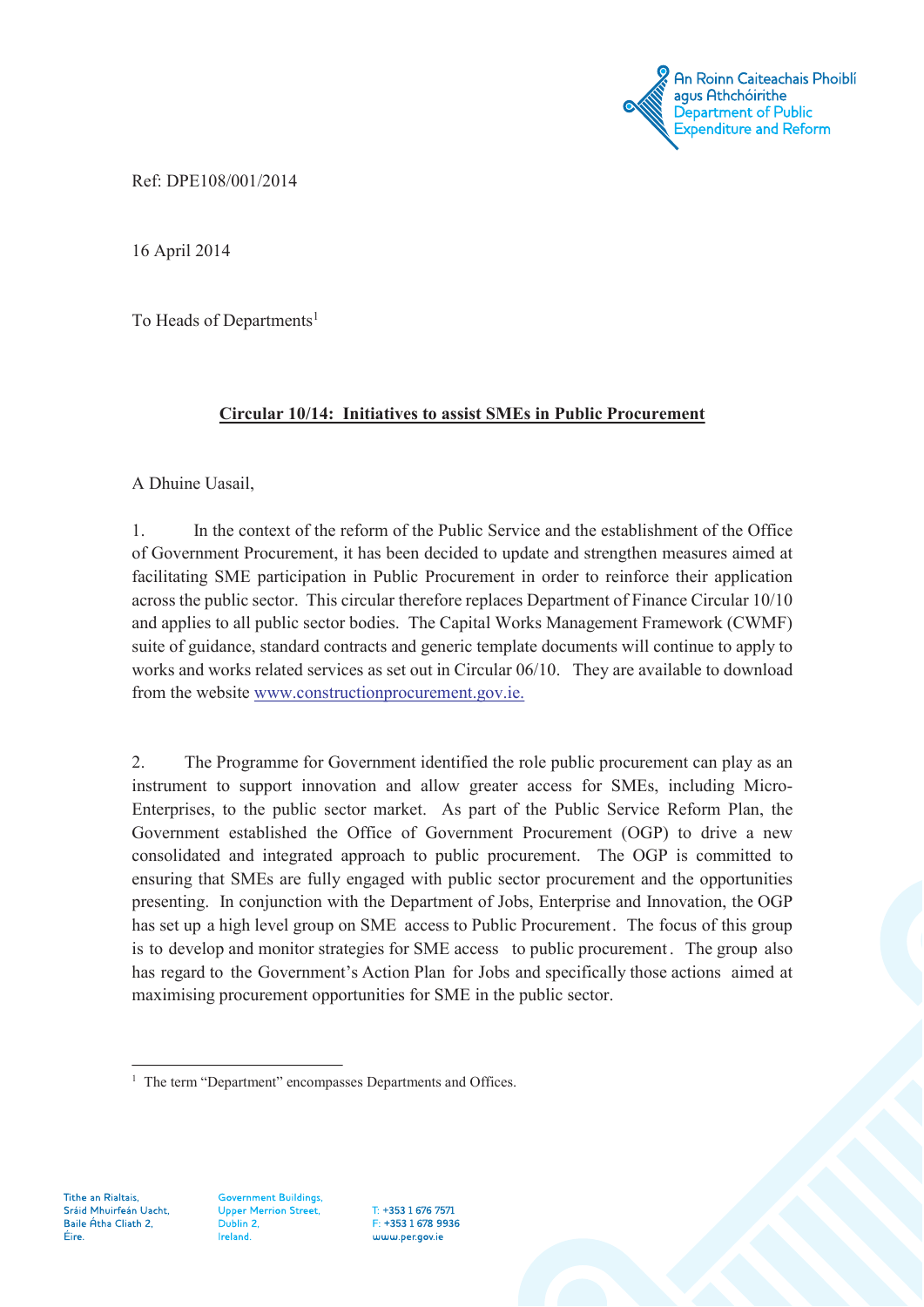3. The guidance in this circular is designed to further enable SMEs in competing for public contracts. This is in line with EU policy on increased SME participation in public procurement. At all times this guidance is to be implemented by buyers in accordance with the principles of EU law, and in a manner that is fully compliant with EU public procurement law and national guidelines. All public sector procurement contracts within the EU, irrespective of value, are covered by the principles set out in the Treaty on the Functioning of the European Union (TFEU) of non-discrimination, equal treatment, proportionality and transparency. Regulations, circulars, guidelines and standard forms in relation to procurement of goods and general services are available on the OGP website at: www.procurement.ie and for construction works and related services at www.constructionprocurement.gov.ie.

4. As a general principle, the guidance sets out positive measures that buyers should take to promote SME involvement in public sector procurement.

### 4.1 **Market Analysis**

Buyers should undertake market analysis prior to tendering in order to better understand the range of goods and services on offer, market developments and innovation, what commercial models are available, the competitive landscape, and the specific capabilities of SMEs etc. Initial consultation with the market should not have the effect of precluding or distorting competition. To ensure transparency, any information provided by the buyer during this process should be circulated to any potential tenderer.

The OGP has established Category Councils for 16 categories of goods and services bought by the Public Service2. Details of the categories are set out in Appendix 1. The role of each Category Council is to develop commercial strategies for sourcing goods and services in their category in line with the needs of customer organisations and in the context of obtaining best value for money. Each council is made up of members who are nominated by the departments and agencies that are the main users of the category. This initiative strengthens the professional approach that Government is now attaching to public procurement. Buyers can contact the Category Council lead (support@ogp.gov.ie) to understand how their needs align to the Category Council strategy or may be met by an existing framework or contract.

### 4.2 **Sub-dividing Contracts into Lots**

-

The sub-division of contracts into lots facilitates access by SMEs, both quantitatively (the size of the lots may better correspond to the productive capacity of the SME) and qualitatively (the content of the lots may correspond more closely to the specialised sector of the SME). Lots may be also decided on a geographic basis, a work package basis, an internal organisation structure basis, etc. Buyers should, where reasonable

<sup>&</sup>lt;sup>2</sup> The CWMF will apply to the Category Council for Minor Works and for construction-related services procured by the Category Council for Professional Services.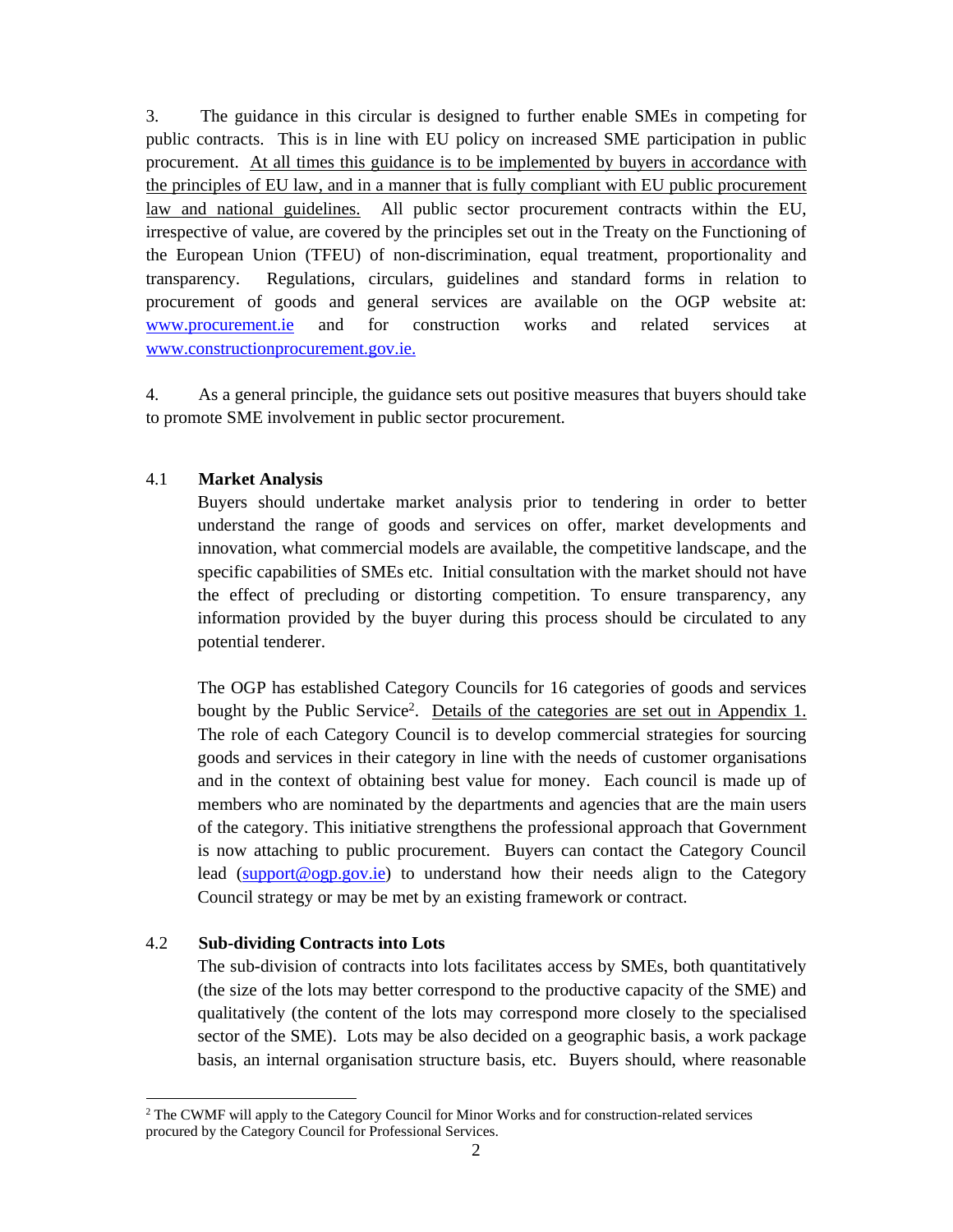and without compromising efficiency and value for money, consider breaking contracts into lots, enabling smaller businesses to compete for these elements. Buyers must consider the aggregate value of the lots required to deliver a single national requirement when deciding whether a contract needs to be advertised on eTenders and in the Official Journal of the European Union (OJEU).

### 4.3 **Consortium Bids**

SMEs are encouraged to consider using consortia where they are not of sufficient scale to tender in their own right. Template tender and contract documents allow for consortia to tender for public procurement opportunities. Suppliers considering forming a consortium to bid for public sector opportunities should seek legal advice in relation to the structure and operation of the consortium to ensure that it is fit for purpose and complies with their legal obligations particularly in relation to competition law.

#### 4.4 **Less use of "restricted" tendering and greater use of "open" tendering**

Buyers should use open tendering for contracts below  $\bigoplus 34,000$  (exclusive of VAT) in the case of advertised contracts for general goods and services. In the case of advertised contracts for works and works related services, separate guidance in relation to thresholds will issue shortly. Above these levels buyers should decide which tendering procedure is most appropriate in each case. This provision will continue to be kept under review in the light of its impact on operational efficiency, fairness to SMEs and value for money.

### 4.5 **Capacity Requirements**

Buyers should ensure that any capacity levels set for candidates/tenderers are relevant and proportionate to the circumstances of a particular contract. For example, where experience is specified as a qualifying or competitive criterion, it should not be framed in such a way as to unduly narrow a field of eligible tenderers by specifying an exact work type or industry. Buyers may consider the previous experience of individuals who have formed a start-up SME that has yet to establish a track record as a company.

Documentary evidence of financial capacity to undertake a project should not be sought by buyers early on in the procurement process. Instead candidates/tenderers should declare that they meet the minimum standards required by the buyer and will produce the necessary documentation (e.g. bank statements, audited accounts, proof of professional indemnity, etc.) when provisionally short-listed in a restricted procedure or when chosen as the successful tenderer in an open procurement competition.

The CWMF for works and works-related services includes a suite of standard prequalification questionnaires and standard declarations as well as standard Instructions to Tenderers and Forms of Tender. These are available to download at www.constructionprocurement.gov.ie under Pillar 2/ITTs; Pillar 3/Questionnaires.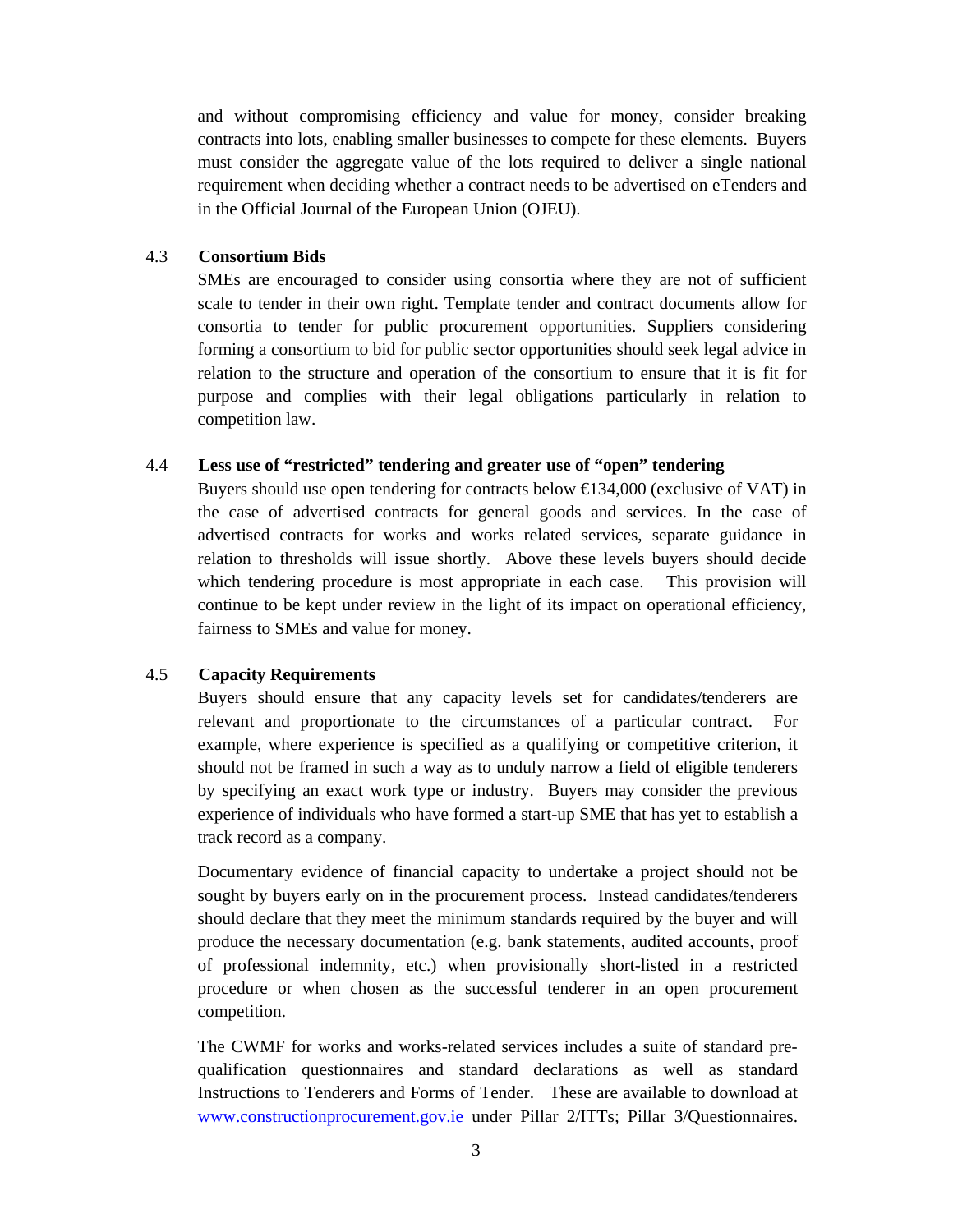Associated guidance on Minimum Standards for Pre-qualification are available under Pillar 4/Guidance.

#### 4.6 **Turnover requirements**

Buyers frequently use the ratio "company's turnover to contract value" as a measure in deciding whether a business has the financial capacity and strength to perform a contract. In assessing the financial capacity of a supplier to do a job, buyers, as a matter of general policy, should not for routine (e.g. low-value, high volume) goods and services competitions set company turnover requirements at more than twice the estimated contract value. This is in line with revised EU rules and is designed to support SME involvement in public procurement. The turnover limit for Framework Agreements should be set in general vis-a-vis the likely size of individual contracts or drawdowns in the framework. It is appreciated that for non-routine services and goods competitions it may be necessary to apply higher turnover requirements.

The CWMF for works and works-related services includes detailed guidance on Minimum Standards for Pre-qualification of Works and Consultants, which are available to download at www.constructionprocurement.gov.ie under Pillar 4/Guidance.

#### 4.7 **Innovation**

The Government recognises that creative ideas for new and innovative solutions and products often come from SMEs. Buyers should, where possible and appropriate, encourage new and innovative solutions by indicating in tender documents where they are prepared to accept reasonable variants to the specifications. Alternatively or in addition, requirements may, for example, be set out in terms of a deliverable which allows tenderers to provide creative and innovative solutions. This output-oriented approach may enable buyers to concentrate on the functional requirements of a product they would like to have but leaves tenderers the freedom to develop new, innovative goods or services which might better correspond to the actual need of the buyer. SMEs can contact the Category Councils (support@ogp.gov.ie) identifying innovative offerings that they can offer.

### 4.8 **Framework Agreements**

Breaking framework agreements into lots can be an effective way of opening up opportunities to SMEs. Depending upon requirements, framework agreements can be divided into lots on the basis of geography, specialism and/or value. This can encourage a range of SMEs to bid for business appropriate to their capacity, specialism and location.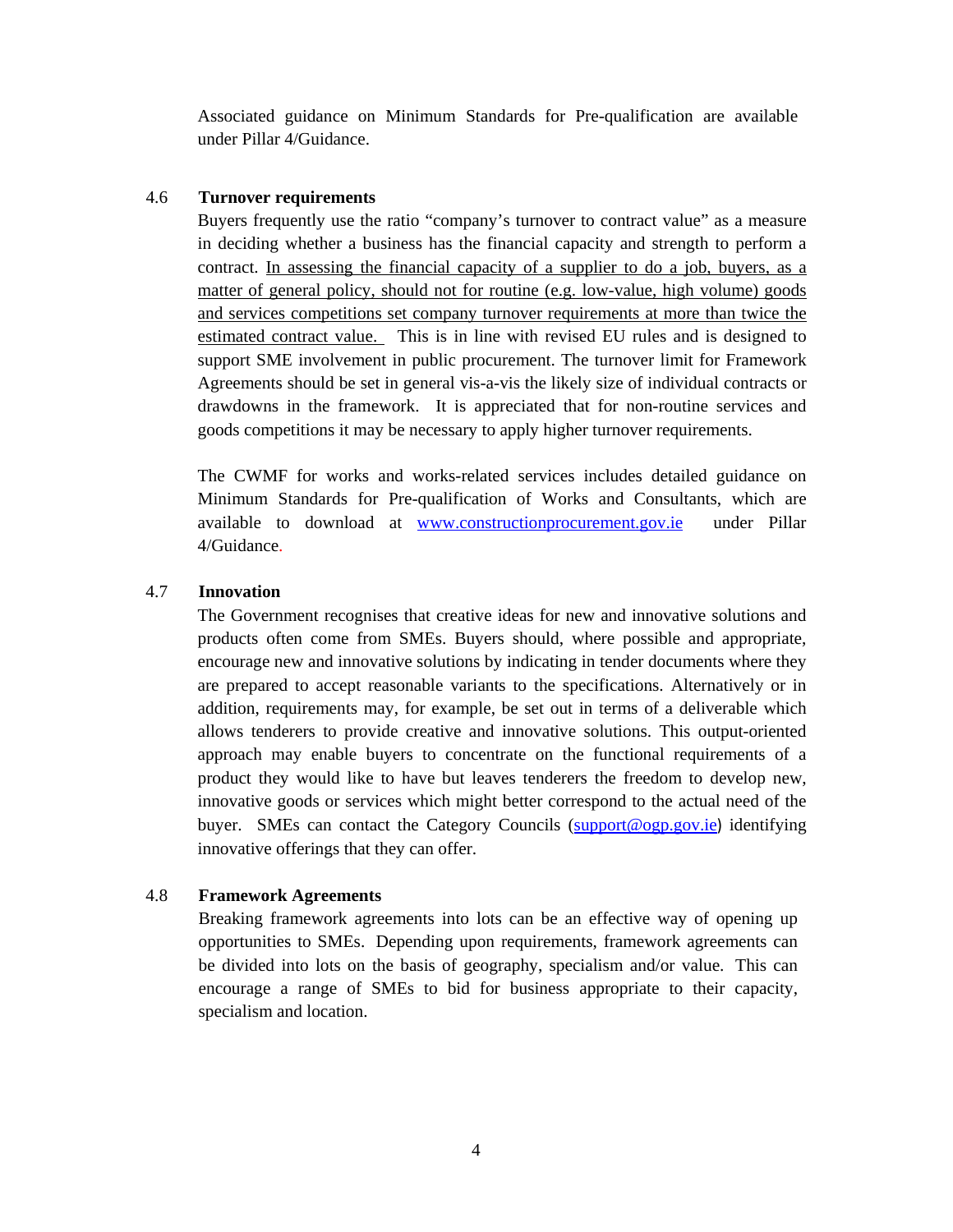#### **eTenders assisting SMEs**

5. The OGP will continue to promote the optimum use of the eTenders portal as a tool for facilitating the involvement of SMEs in public sector procurement. The use of electronic tendering aligns to the Government's e-commerce strategy and reduces costs for buyers and suppliers. It also fulfils new EU obligations in relation to data capture and measurement, and creates a useful audit trail and enables future proofing and streamlining.

#### 5.1 **Advertising of contract opportunities to promote SME participation**

Buyers continue to be required to advertise all contracts for supplies and services with an estimated value of  $E$ 5,000 (exclusive of VAT) and upwards on www.etenders.gov.ie. The advertising threshold for works and works related services remains at  $\text{\textsterling}0,000$  (exclusive of VAT). As before, buyers should extend the use of the eTenders website to include tenders for low value purchases where possible. Buyers should be aware that for supplies of goods and general services that the eTenders system supports quick quotes for tenders under  $\epsilon$ 25,000 (exclusive of VAT). This facility is available in an efficient, quick and simple manner utilising data from registered SMEs under a multiplicity of categories. The running of a minicompetition from an existing framework on eTenders is also a quick and easy process to follow.

### 5.2 **Publication of Contract Award Notices**

Buyers are required to publish all Contract Award Notices over  $\epsilon$ 25,000 on the eTenders website on completion of the award. This is a separate step to publishing on the OJEU and will facilitate measurement of SME participation in public procurement. This provision will be effective from 1 August 2014.

### 5.3 **Registration and Email Alerts**

OGP encourages suppliers to register with accurate company information on www.etenders.gov.ie to ensure maximum exposure to tendering opportunities within their sector. Email alerts are provided to registered suppliers in relation to procurement opportunities arising in their respective areas as determined by the Common Procurement Vocabulary (CPV) codes they have selected for their company profile on eTenders. Registered suppliers should critically analyse the range of CPV codes attaching to their registration to maximise the extent of e-mail tender opportunity alerts and to ensure they are selected as part of a relevant quick quote. The more company information entered, the more exposure a supplier may have to opportunities as buyers use eTenders to search for relevant suppliers for quick quotes.

### 5.4 **Supplier Data Bank**

In relation to goods and services, buyers should encourage suppliers to upload their business details (tax clearance, insurance, health and safety and financial data) on the eTenders system. This data will automatically reload when the supplier revisits the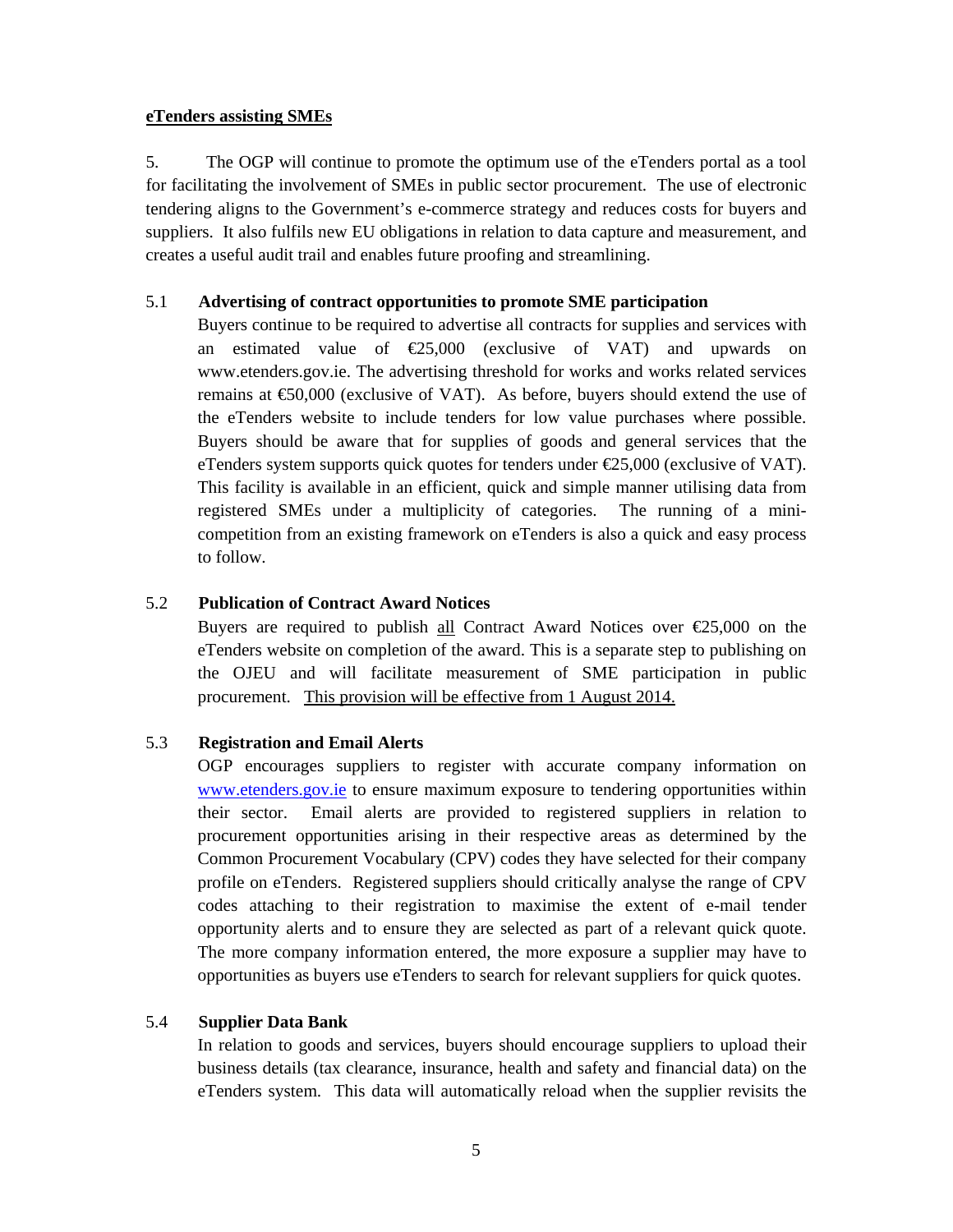site to tender for other contracts. This facility is aimed at easing the administrative burden of suppliers competing in multiple tenders.

#### 5.5 **PINs**

Buyers should communicate long term purchasing plans to the market as early as possible by publishing Prior Information Notices (PINs) on the eTenders website. The OGP recognises that communicating long-term procurement plans to the market, gives the market time to react and develop solutions. This is particularly important in the case of large and complex contracts, where SMEs might need time to find partners for joint or consortia bidding. PINs reduce the time required for responses when publishing relevant RFTs.

#### 5.6 **Requests for Tenders/Expressions of Interest (RFTs/ EOIs)**

Buyers should publish RFTs or EOIs on eTenders for direct downloading by suppliers.

Standard Instructions to Tenderers and Forms of Tender for works and works-related services are available as part of the CWMF, and are available to download at www.constructionprocurement.gov.ie under Pillars 1 and 2.

#### 5.7. **Online submission of Tenders**

For goods and services buyers should promote the online submission of tenders by suppliers as the norm as a means of simplifying the tendering process and reducing the costs of tendering.

#### **Insurance**

6. Buyers should only require such types and levels of insurance which are proportionate and reasonable in the context of the particular contract. Factors which may be considered by buyers for the supply of goods and general services should include: the risks involved, the value of the contract and the subject matter of the contract. The required insurance coverage will vary from contract to contract as will the style of insurance cover available to suppliers, particularly in relation to professional indemnity risks. Any requirement for insurance cover should be signalled in the tender documentation. Tenderers should be asked to declare that they can obtain such cover but should not generally be required to have it in place at the time of tendering. Documentary evidence of the required insurance will only be required when a candidate has been identified as a successful tenderer in a procurement competition. In carrying out competitions for the acquisition of routine low-to-medium-risk goods and services buyers should use Appendix 2 as a guide to assessing insurance level requirements.

For bespoke and or complex competitions or if the buyer has concerns with regard to any aspect relating to subject matter of the procurement then buyers (covered by the State Claims Agency) should contact the State Claims Agency for assistance in setting appropriate insurance levels. In addition other tenderers not covered by the State Claims Agency are asked to contact their risk management department or relevant insurance advisor to determine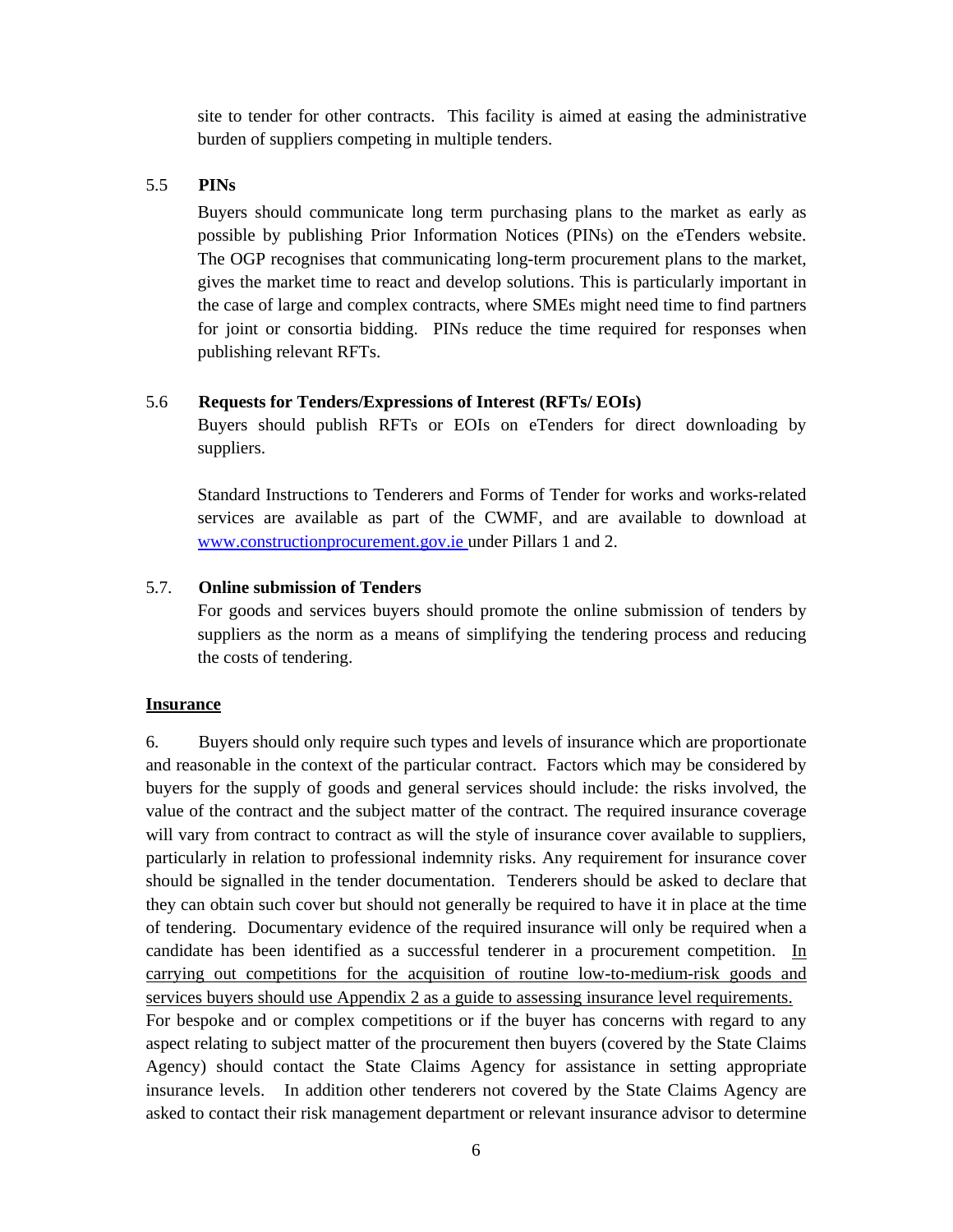the appropriate levels of cover. Guidance for works and works related services are available on www.constructionprocurement.gov.ie under Pillar 4/Guidance Notes on Minimum Standards for Pre-qualification for Works Contractors and Construction Service Providers.

## **Life Cycle Costs**

7. The EU public procurement directives offer the possibility to award contracts either on the basis of the lowest price or on the basis of the most economically advantageous tender (MEAT). Where the award of contract is based on MEAT, the buyer, where appropriate, should take into account not just the current but the whole life-cycle costs. This allows buyers to take account of various elements relating to the subject-matter of the contract, including, for example quality, technical merit, functional characteristics, running costs, costeffectiveness, after-sales service and technical assistance, etc. Where appropriate buyers should seek full life-cycle costing solutions in their tender documents.

### **No Charging for Tendering Opportunities**

8. Buyers must not use arrangements which involve candidates/ tenderers having to pay so as to access competitions for public contracts. Such charging would represent a particular problem for SMEs. This does not preclude buyers from seeking a deposit for hard copies of tender documents which is refundable upon receipt of a bona fide tender.

### **Feedback**

9. In order to prepare for future bids, it is very helpful for an unsuccessful tenderer to see which aspects of its bid were considered strong by a buyer and which aspects were considered weak. For contracts above EU thresholds for which advertising of contracts in the Official Journal of the EU is obligatory, buyers are required to give appropriate feedback to companies who have participated in a public procurement competition. For all other contracts buyers are strongly encouraged to provide written feedback as a matter of good practice.

### **Dissemination and Implementation of Circular**

- 10. You are requested to bring this circular to the attention of
	- (i) all staff in your Department who are involved in any aspect of procurement, and
	- (ii) all State bodies, Offices and Agencies under the aegis of your Department.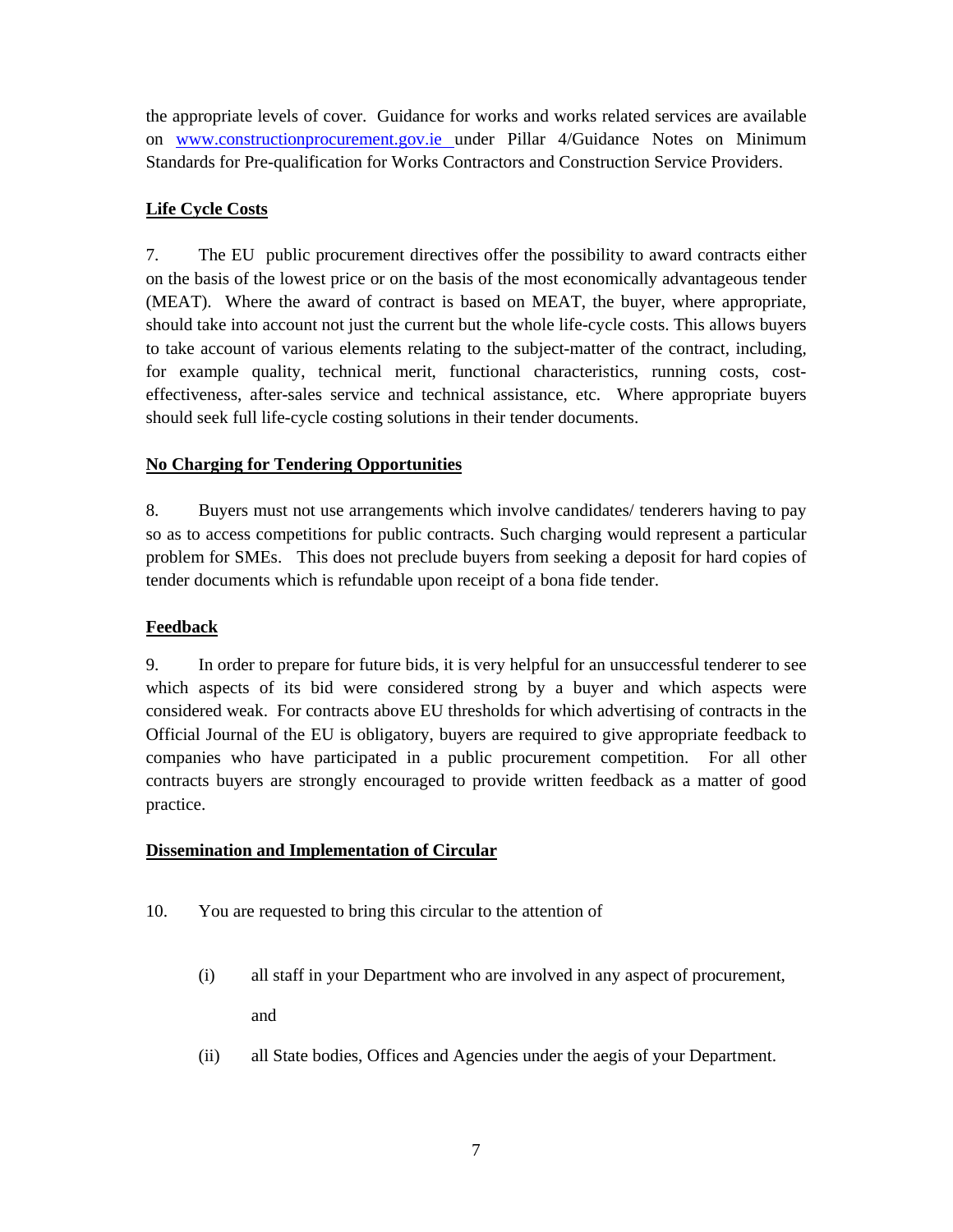## **Enquiries**

11. Any queries in relation to the operation of this circular regarding goods and general services can be addressed to  $\frac{\text{support@} \text{ogy.}ie}{\text{query.}ie}$ . Queries in relation to works and worksrelated services should be emailed to: construction@per.gov.ie. Queries in relation to specific central procurement frameworks should be channelled through www.procurement.ie.

Mise le meas,

Paul Quinn Chief Procurement Officer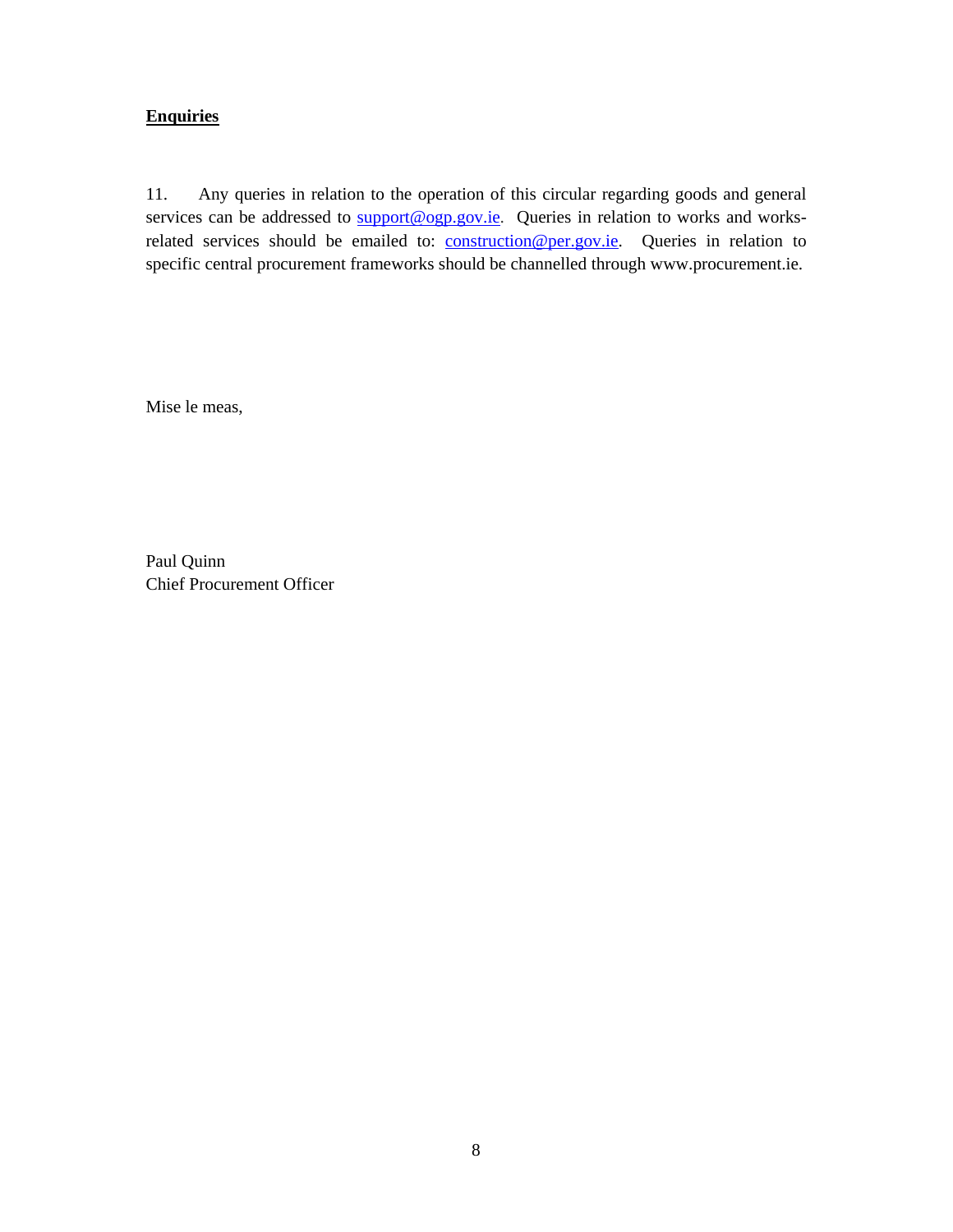## **Appendix 1 – Category Councils**

The goods and services currently bought by the public service can be grouped into 16 categories.

Eight of these categories cover goods and services that are common across the public service. When fully established, the OGP will put in place contracts for these categories from which all public service bodies will buy.

The other eight categories of goods and services are predominately sector-specific. These categories will be procured by the retained sector procurement functions on behalf of all public bodies.

| <b>OGP Led Categories</b>                                                                                                                                                                                                                  | <b>Sector Led Categories</b>                                                                                                                                                                                                                                                                                                                                                                     |
|--------------------------------------------------------------------------------------------------------------------------------------------------------------------------------------------------------------------------------------------|--------------------------------------------------------------------------------------------------------------------------------------------------------------------------------------------------------------------------------------------------------------------------------------------------------------------------------------------------------------------------------------------------|
| <b>Professional Services</b><br>Facilities Management and<br>Maintenance<br><b>Utilities</b><br>ICT and Office Equipment<br>Marketing, Print and Stationery<br><b>Travel and HR Services</b><br>Fleet and Plant<br><b>Managed Services</b> | <b>Local Government</b><br>Minor Building Works and Civils<br><b>Plant Hire</b><br><b>Health</b><br><b>Medical Professional Services</b><br>Medical and Diagnostic Equipment and<br>Supplies<br>Medical, Surgical and Pharmaceutical<br><b>Suppliers</b><br><b>Defence</b><br>Defence and Security<br><b>Education</b><br>Veterinary and Agriculture<br>Laboratory, Diagnostics and<br>Equipment |

For purchases that are not covered by an OGP framework/contract, and which represent a reasonable level of expenditure, the OGP is developing a **spot buying** capability. For nonrepeating low value purchases that are not covered by an OGP framework/contract, the customer organisations can avail of the OGP's low value **purchasing cards** framework.

The management of capital works contracts under the Exchequer Investment Framework 2012-2016 will continue to be managed by the relevant Departments, Offices and Agencies using the Capital Works Management Framework suite of documents.